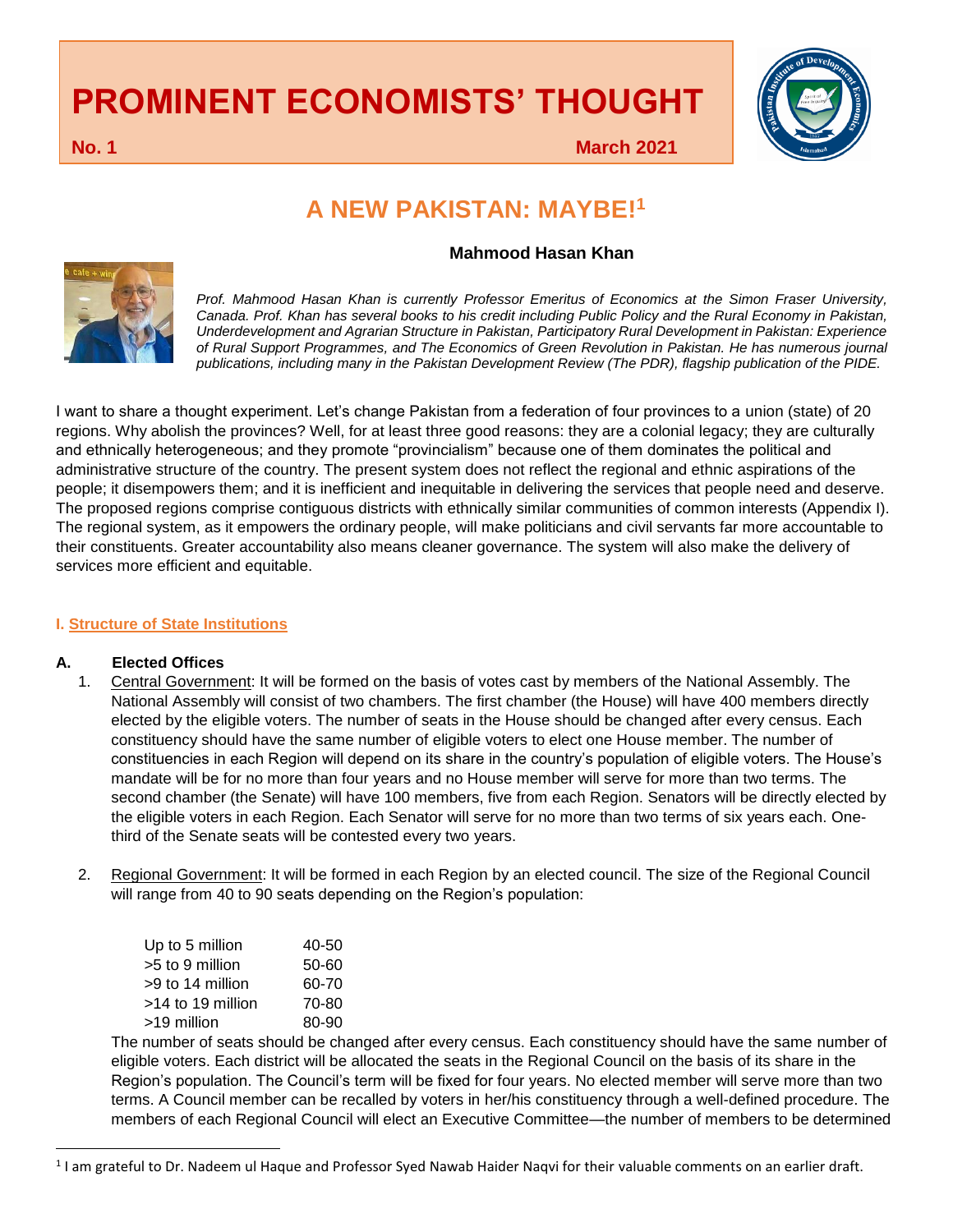by each Council—to run the administration of the Region. The chairperson of the Executive Committee will be called the Chief Regional Councillor. The Regional Council will hold quarterly sessions (i.e. four sessions in a year), each of which should last for no more than five days. Every year, five Regional Councils will come for vote.

- 3. Local Government: It should be divided into (a) city government and (b) non-city government (Union Councils).
	- (a) City Government: For every city with a population of 100,000 and more, there should be an elected City Council based on a ward system. The chairperson of the Council (the Mayor) and Councillors should have their own administration, but the police and judicial services should be provided by the Regional Council. The term of the City Government should be for no more than three years. No elected member should serve for more than two terms. Every year a quarter of the cities in each Region should be up for vote.
	- (b) District Government: Outside the cities in each District, eligible voters should elect members of the Union Councils who will in turn elect representatives for the District Councils in each Region. The term for the Union Councils and District Councils will be no more than three years. No elected member should serve for more than two terms. Every year a quarter of the Union Councils in each Region should be up for vote.
- 4. Office of the President: Members of the National Assembly and the Regional Councils will elect the country's President (Head of State) for a term of no more than four years. No person will serve this office for more than two terms.

### **B. Judicial Offices**

- 1. Supreme Court: Its structure should remain the same, but it should serve only as the final appellate (constitutional) court in the country. The Supreme Judicial Council should include the Chief Regional Judges from five different Regions in rotation every year and representatives of the Bar and other prominent professions.
- 2. Regional Courts: Each Region should have an appellate court comprising three judges, one of whom should be the Chief Regional Judge.
- 3. District Courts: Their structure should remain unchanged.

#### **C. Administrative Offices**

- 1. Civil Service: The aim is to establish a decentralised civil service system, comprising well-trained civil servants who are professionals in their field of specialisation. The Central Government should hire people for various positions through a Public Service Commission. For the training of selected candidates, the Commission should give contracts to universities on a competitive basis. The training period should be left to the universities. The Public Service Commission should give to the contracted universities the training requirements for the official cadres, finance and economy, accounts, agriculture, energy, water and power, environment, public health, and administrative services (domestic and foreign). Each university contract should be for no more than five years. The Regional Governments should also follow this model for the hiring and training of the civil service personnel required to serve the Regional Councils and District Councils. The administration of each Region will be headed by a Commissioner and that of the District by a Deputy Commissioner. In the civil service, there will be no transfer of personnel between the Central and Regional Governments and between the Regions. Transfers will be allowed between Districts within a Region. All civil service personnel will be accountable to the elected officials in the Central Government and Regional and District Councils. The process of accountability will be subject to due process and according to standardised procedures.
- 2. Police Service: Each Region should have its own police service distributed across districts and cities within the Region. It should have a Regional Police Commission comprising representatives from the police service, elected officials, and the general public. There should be a National Police Academy for the training of the police personnel of all ranks. The Academy should be the joint responsibility of the Central and Regional Governments. Each Region should have a Police Commissioner and each District should have a Deputy Police Commissioner as heads of police in their jurisdiction. The police personnel will be subject to transfers between the Districts in each Region but not between the Regions. All police personnel in a Region will be accountable to the elected Regional and District Councils. The process of accountability will be subject to due process and according to standardised procedures.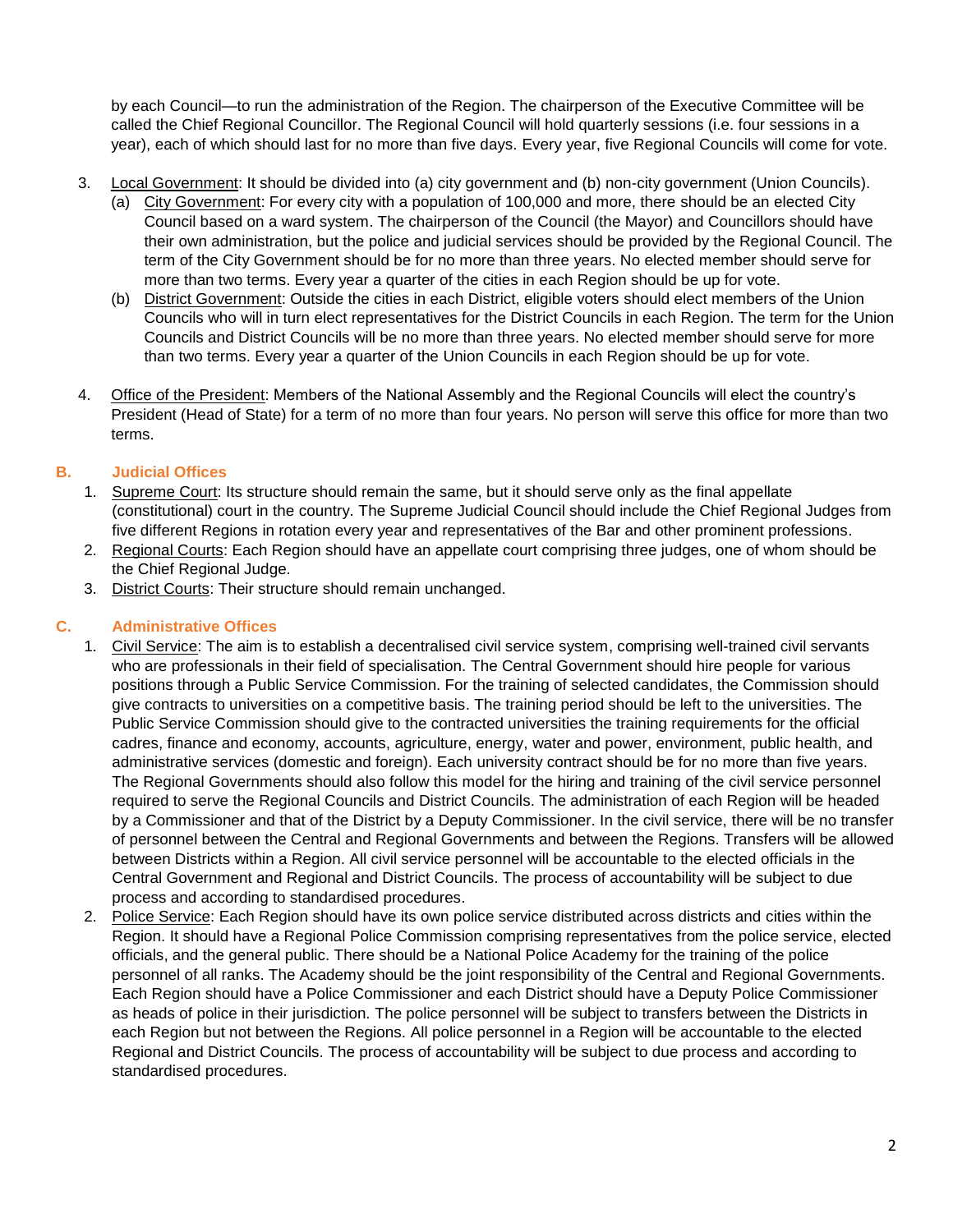#### **D. Independent Offices and Entities**

The Central Government should have three independent offices: (1) an accountability office for a clean and transparent system of governance in the country, (2) an office to address public complaints about services of government entities, and (3) an office for the audit of public accounts. Each Region should have two independent offices: one to address public complaints about the civil service and police and the other for the audit of public accounts. No ministry or department of the government should interfere in the affairs of universities and research institutes, regulatory bodies, public media (TV and radio), public-sector enterprises, the State Bank, and the national election commission.

#### II. Responsibility and Authority of Governments

- 1. The Central Government will be responsible for the departments of defense, internal security (interior affairs), foreign affairs, industries, international trade, banking and finance, environment, science and technology, water and power development, railways and aviation, and inter-regional affairs. The Central Government will have the authority to levy tax on (i) income and wealth of individuals and businesses, (ii) goods & services, and (iii) imports and exports. (The State Bank should be an independent entity for monetary affairs.)
- 2. The Regional Government will be responsible for the departments of law and order (home affairs), health, education, agriculture (crops and livestock), industries, trade, irrigation, transport infrastructure (roads, etc.), housing, and sanitation. It will have the authority to levy tax on agricultural land, urban and rural property and impose water charges.
- 3. The Local Government will have the subsidiary responsibility for law and order (police), health, education, trade, agriculture, irrigation, roads, and sanitation.

#### III. Distribution of Financial Resources

- 1. The total tax revenue of the Central Government should be divided into two pots: 35 per cent in one pot to run the affairs of the Central Government and 65 per cent in the other pot to finance the Regional Government. The share of each Region from the second pot will be based on its (a) share in the total population, (b) level of development, and (c) contribution to the national exchequer. A National Finance Commission will determine the distribution of resources. The representatives of the National and Regional Governments in the Commission will be assisted by advisors and professional staff.
- 2. The total revenue of each Region, including transfers from the Central Government, will be divided between the Regional Government and the Local Government in the ratio of 40:60. The share of each District will depend on its (a) share in the population of the Region and (b) level of development. Each Region will have a Finance Commission for this purpose. The District Council will likewise determine the share of each Union Council from its income (revenue).

Remember this is a thought experiment. I am sure there are many severe gaps to be filled. Also, I have no idea how much this experiment might cost and if that cost is worth the outcome. Maybe it's altogether a bad thought!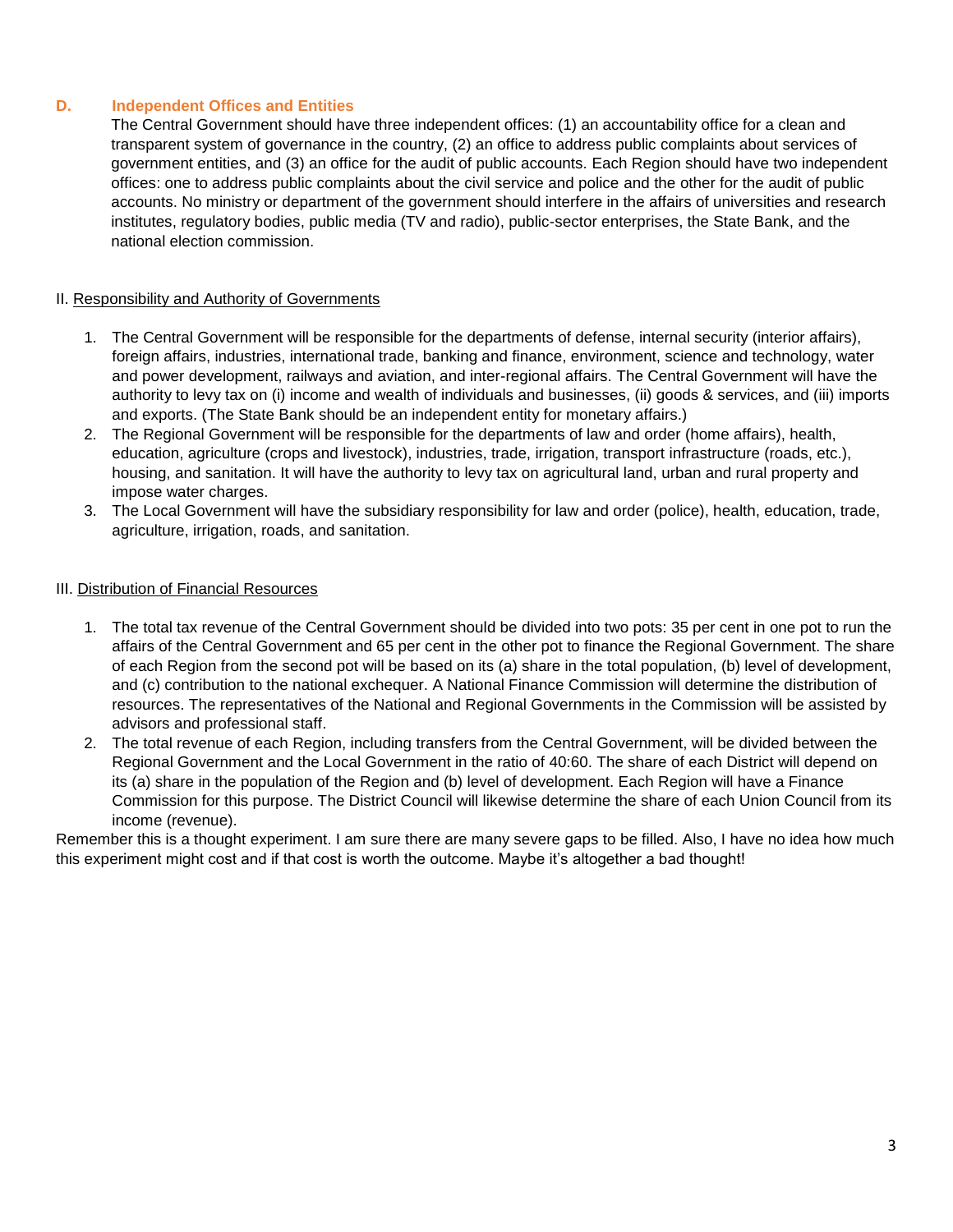#### **Appendix I**

#### **Proposed Twenty Regions of Pakistan**

|    | <b>Balochistan Regions (Four)</b>                                                                      | 34 districts | 12.34 million |
|----|--------------------------------------------------------------------------------------------------------|--------------|---------------|
| 1. | Nasirabad and Sibi Divisions                                                                           | 11 districts | 2.63 million  |
| 2. | <b>Qalat and Makran Divisions</b>                                                                      | 9 districts  | 3.66 million  |
| 3. | Quetta and Rakhshan Divisions                                                                          | 5 districts  | 3.03 million  |
| 4. | Zhob Division                                                                                          | 9 districts  | 3.04 million  |
|    | (Notes: The districts of Qilla Abdullah and Pishin are shifted from Quetta Division to Zhob Division.) |              |               |
|    |                                                                                                        |              |               |
|    | Khyber-Pakhtunkhwa Regions (Four)                                                                      | 33 districts | 35.63 million |
|    | Hazara Division                                                                                        | 7 districts  | 5.33 million  |
| 2. | Kohat, Bannu and D.I. Khan Divisions                                                                   | 11 districts | 8.67 million  |
| 3. | Malakand Division                                                                                      | 8 districts  | 8.61 million  |
| 4  | <b>Peshawar and Mardan Divisions</b>                                                                   | 7 districts  | 13.02 million |

|         | <b>Punjab Regions (Six)</b>             | 36 districts | 110.01 million |
|---------|-----------------------------------------|--------------|----------------|
| 1.      | Dera Ghazi Khan Division                | 4 districts  | 11.01 million  |
| 2.      | <b>Faisalabad and Sahiwal Divisions</b> | 7 districts  | 21.56 million  |
| 3.      | Gujranwala Division                     | 6 districts  | 16.12 million  |
| 4.      | Lahore Division                         | 4 districts  | 19.40 million  |
| 5.      | Multan and Bahawalpur Divisions         | 7 districts  | 23.73 million  |
| 6.      | Rawalpindi and Sargodha Divisions       | 8 districts  | 18.19 million  |
|         |                                         |              |                |
|         | Sindh Regions (Six)                     | 29 districts | 47.88 million  |
| 1.      | <b>Hyderabad and Banbhore Divisions</b> | 8 districts  | 9.04 million   |
| 2.      | Karachi I                               | 3 districts  | 7.38 million   |
| 3.      | Karachi II                              | 3 districts  | 8.67 million   |
| $4_{-}$ | Larkana Division                        | 6 districts  | 7.74 million   |
| 5.      | Mirpurkhas and S. Benazirabad Divisions | 5 districts  | 7.90 million   |
| 6.      | <b>Sukkur Division</b>                  | 4 districts  | 7.15 million   |

(*Notes*: Karachi Division is split into two Regions: Karachi (I) comprises the districts of Karachi East, Korangi and Malir and Karachi (II) includes the districts of Karachi Central, West and South. The district of Naushero Feroze is shifted from Shaheed Benazirabad Division to Sukkur Division. The district of Shikarpur is shifted from Sukkur Division to Larkana Division. The district of Dadu is shifted from Hyderabad Division to Larkana Division.)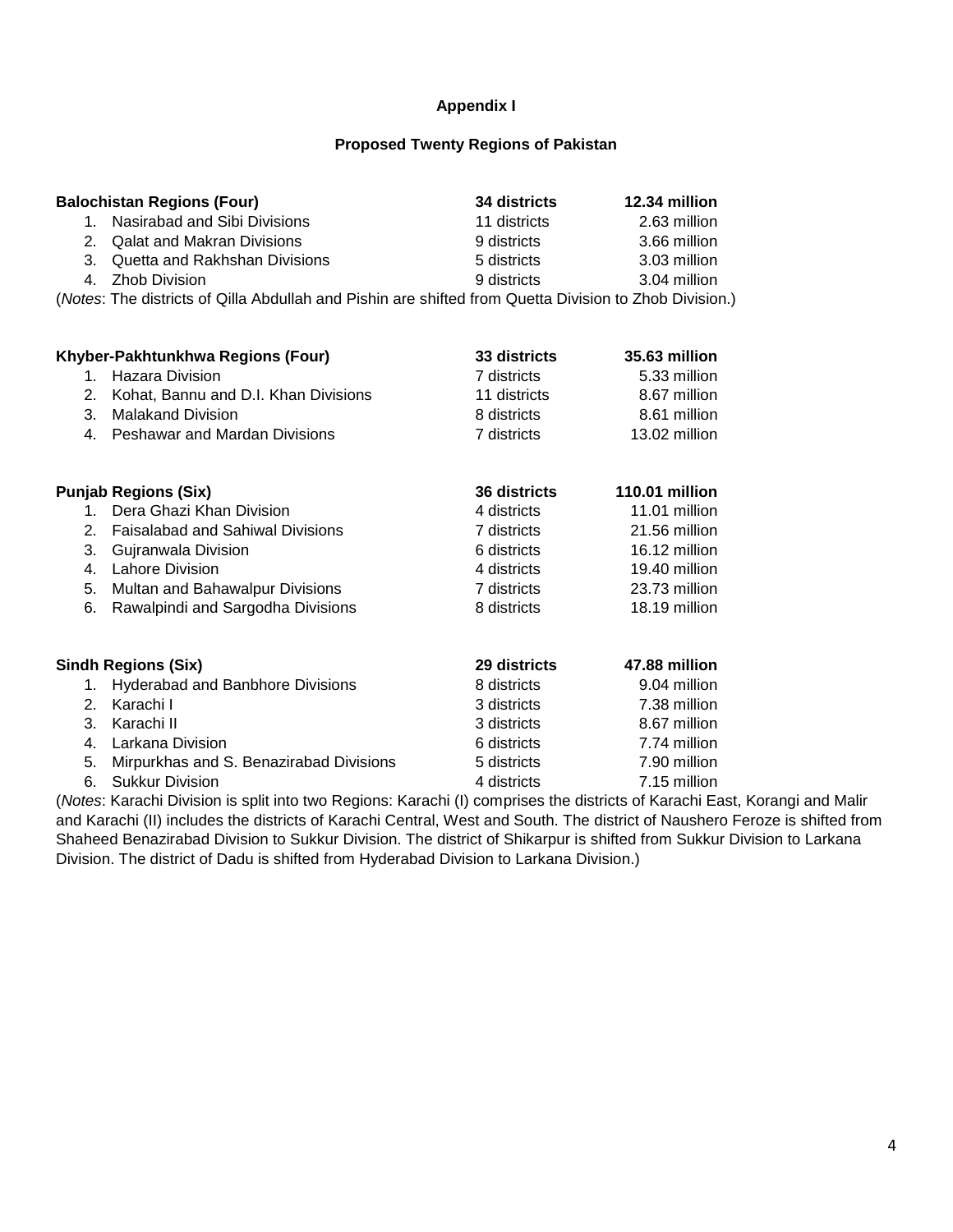#### **Appendix II**

#### **Administrative Units and Population of Pakistan**

Divisions: 30 Districts: 133 Population: 207.78 million (2017 Census) (*Note*: Federal Capital is included in the number of districts and population of Pakistan)

#### **Balochistan** (7 Divisions and 34 districts)

- 1. **Makran**: Gwadar, Kech, Panjgur
- 2. **Nasirabad**: Jaffaerabad, Jhal Magsi, Kachhi, Nasirabad, Sohbatpur
- 3. **Qalat**: Awaran, Khuzdar, Lasbela, Mastung, Qalat, Shaheed Sikanderabad
- 4. **Quetta**: Pishin, Qilla Abdullah, Quetta
- 5. **Rakhshan**: Chagai, Kharan, Nushki, Washuk
- 6. **Sibi**: Dera Bugti, Harnai, Kohlu, Lehri, Sibi, Ziarat
- 7. **Zhob**: Barkhan, Duki, Loralai, Musakhel, Qilla Saifullah, Sherani, Zhob

Population (in million)

|                                        | 1. Makran Division    | 1.49  |
|----------------------------------------|-----------------------|-------|
|                                        | 2. Nasirabad Division | 1.59  |
| 3.                                     | Qalat Division        | 2.17  |
| 4.                                     | Quetta Division       | 3.76  |
|                                        | 5. Rakhshan Division  | 0.75  |
|                                        | 6. Sibi Division      | 1.04  |
|                                        | 7. Zhob Division      | 1.54  |
| <b>Total Population of Balochistan</b> |                       | 12.34 |

**Khyber-Pakhtunkhwa** (7 Divisions and 33 districts)

- 1. **Bannu**: Bannu, Lakki Marwat, North Waziristan
- 2. **Dera Ismail Khan**: D.I. Khan, South Waziristan, Tank
- 3. **Hazara**: Abbottabad, Battagram, Haripur, Lower Kohistan, Mansehra, Torghar, Upper Kohistan
- 4. **Kohat**: Hangu, Karak, Kohat. Kurram. Orakzai
- 5. **Malakand**: Bajaur, Buner, Chitral, Lower Dir, Malakand, Shangla, Swat, Upper Dir
- 6. **Mardan**: Mardan, Swabi
- 7. **Peshawar**: Charsadda, Khyber, Mohmand, Nowshera, Peshawar

Population (in million)

| 1.                             | Bannu               | 2.66  |
|--------------------------------|---------------------|-------|
|                                | 2. Dera Ismail Khan | 2.80  |
|                                | 3. Hazara           | 5.33  |
|                                | 4. Kohat            | 3.21  |
|                                | 5. Malkakand        | 8.61  |
|                                | 6. Mardan           | 4.00  |
|                                | 7. Peshawar         | 9.02  |
| <b>Total Population of K-P</b> |                     | 35.63 |

**Punjab** (9 Divisions and 36 Districts)

1. **Bahawalpur**: Bahawalnagar, Bahawalpur, Rahim Yar Khan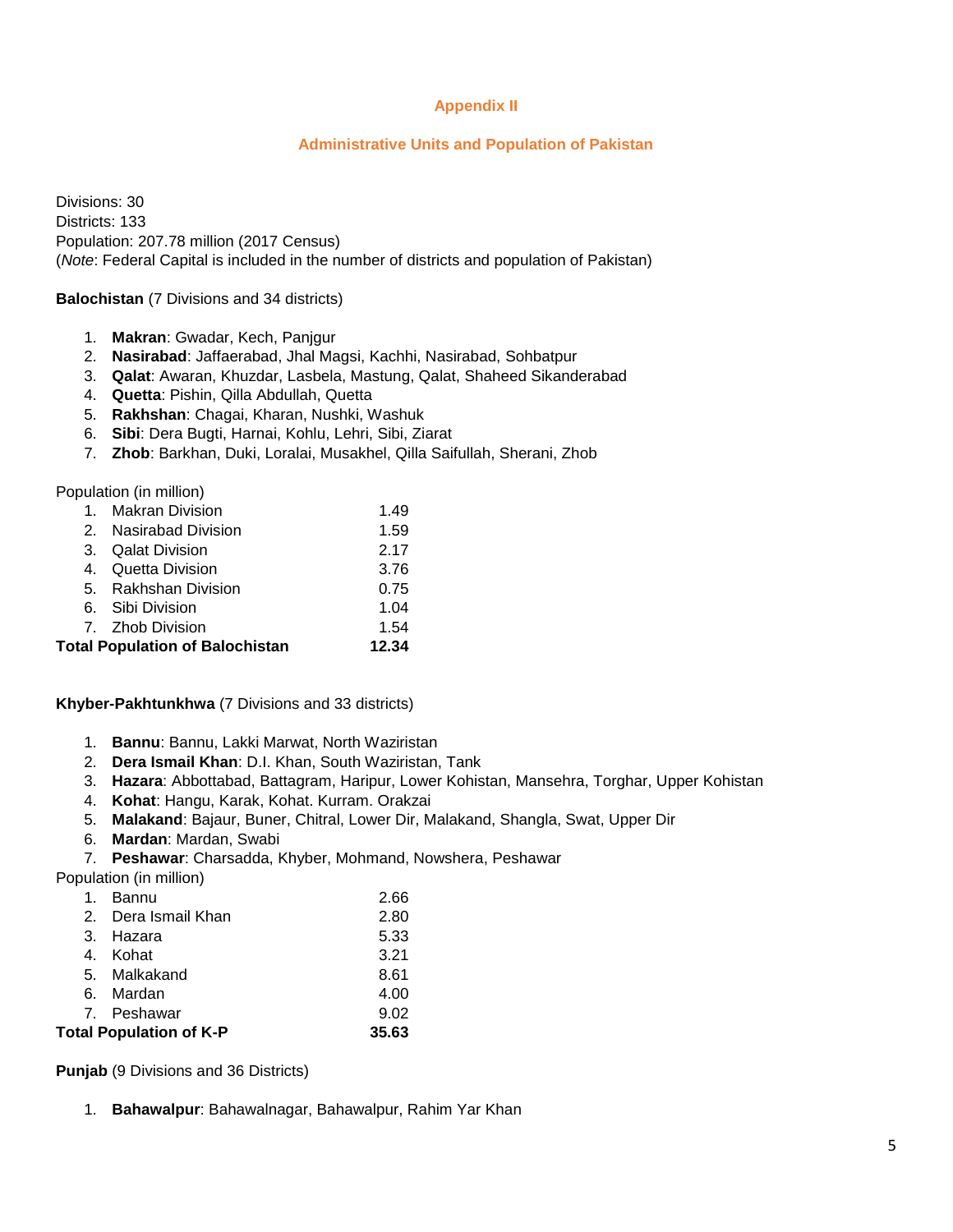- 2. **Dera Ghazi Khan**: D.G. Khan, Layyah, Muzaffargarh, Rajanpur
- 3. **Faisalabad**: Faisalabad, Chiniot, Jhang, Toba Tek Singh
- 4. **Gujranwala**: Gujranwala, Gujrat, Hafizabad, Mandi Bahauddin, Narowal, Sialkot
- 5. **Lahore**: Kasur, Lahore, Nankana Sahib, Sheikhupura
- 6. **Multan**: Khanewal, Lodhran, Multan, Vehari
- 7. **Rawalpindi**: Attock, Chakwal, Jhelum, Rawalpindi
- 8. **Sahiwal**: Okara, Pakpattan, Sahiwal
- 9. **Sargodha**: Bhakkar, Khushab, Mianwali, Sargodha

Population (in million)

| Bahawalpur                        | 11.46  |
|-----------------------------------|--------|
| Dera Ghazi Khan                   | 11.01  |
| Faisalabad                        | 14.18  |
| Gujranwala                        | 16.12  |
| Lahore                            | 19.40  |
| Multan                            | 12.27  |
| 7. Rawalpindi                     | 10.01  |
| 8. Sahiwal                        | 7.38   |
| 9. Sargodha                       | 8.18   |
| <b>Total Population of Punjab</b> | 110.01 |
|                                   |        |

#### **Sindh** (7 Divisions and 29 Districts)

- 1. **Banbhore**: Badin, Sujawal, Thatta
- 2. **Hyderabad**: Dadu, Hyderabad, Jamshoro, Matiari, Tando Allah Yar, Tando Mohammad Khan
- 3. **Karachi**: Karachi Central, Karachi East, Karachi South, Karachi West, Korangi, Malir
- 4. **Larkana**: Jacobabad, Kambar Shahdad Kot, Kashmore, Larkana, Shikarpur
- 5. **Mirpurkhas**: Mirpurkhas, Tharparkar, Umer Kot
- 6. **Shaheed Benazirabad**: Naushero Feroze, Shaheed Benazirabad, Sanghar
- 7. **Sukkur**: Ghotki, Khairpur, Sukkur

Population (in million)

| Banbhore<br>1.                   | 3.56  |
|----------------------------------|-------|
| 2. Hyderabad                     | 7.03  |
| Karachi<br>3.                    | 16.05 |
| 4. Larkana                       | 6.19  |
| 5. Mirpurkhas                    | 4.23  |
| 6. Shaheed Benazirabad           | 5.28  |
| 7. Sukkur                        | 5.54  |
| <b>Total Population of Sindh</b> | 47.88 |
|                                  |       |

Federal Capital (Islamabad) **2.01**